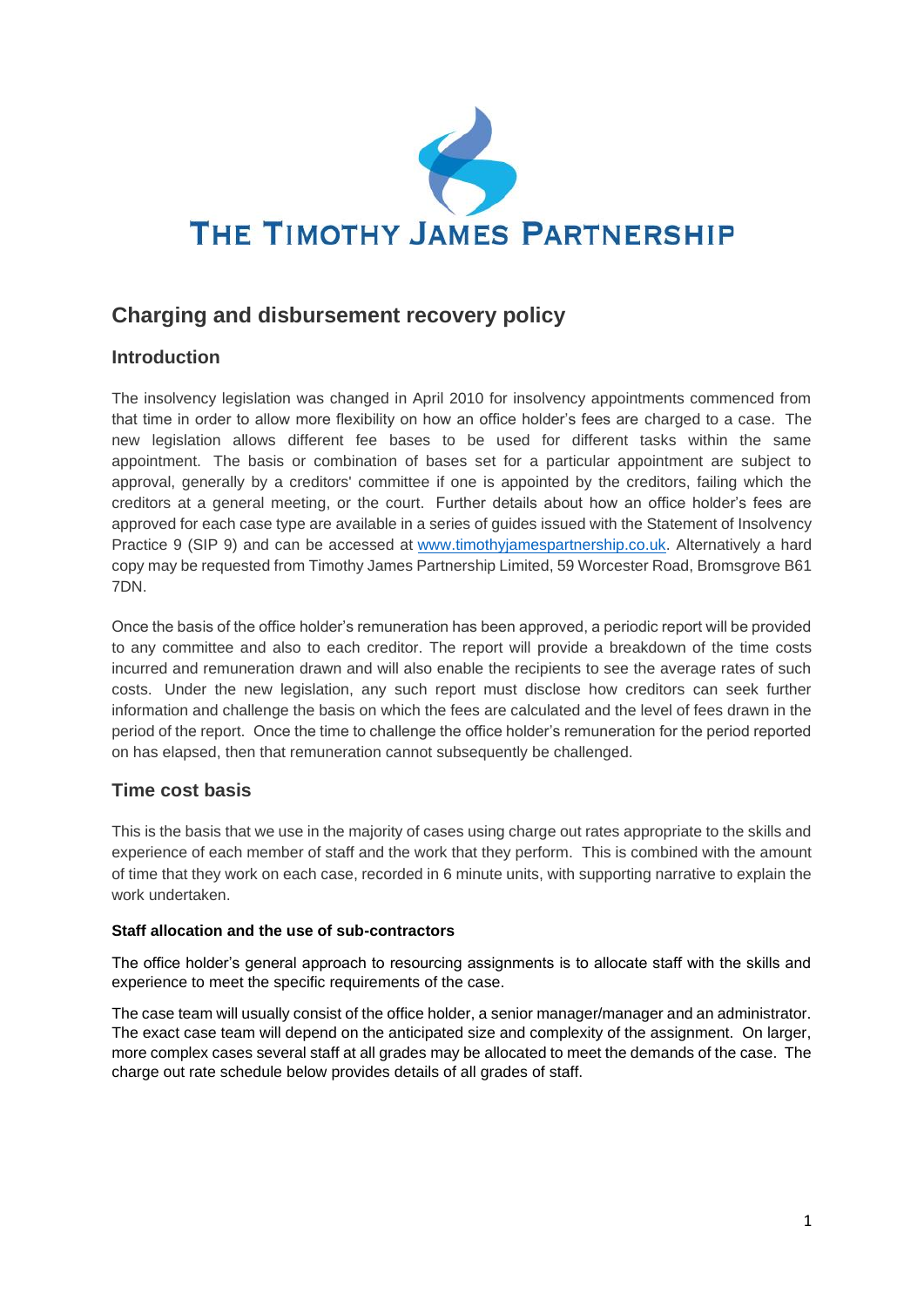## **Charge out rates**

Our charge out rates are reviewed periodically and are summarised below.

| <b>Grade of Staff</b>               | Charge out rates per hour effective from April 2013 |
|-------------------------------------|-----------------------------------------------------|
|                                     |                                                     |
| Director/Office Holder              | $200 - 350$                                         |
| Manager                             | $200 - 250$                                         |
| <b>Senior Professionals</b>         | 180 - 225                                           |
| <b>Assistants and Support Staff</b> | $80 - 180$                                          |

Time spent on casework is recorded directly to the relevant case using a computerised time recording system and the nature of the work undertaken is recorded at that time. The work is recorded under the following categories:

- **Administration and planning** which includes work such as planning how the case will be administered and progressed; the administrative set up of the case; notifying creditors and others of the appointment; keeping the records relating to the case up to date; case reviews; case progression meetings; and reporting on progress of the case to creditors and others.
- **Investigations** which includes work such as undertaking an initial review of the financial affairs of the insolvent; undertaking a detailed investigation with a view to making recoveries for the benefit of creditors where matters such as preferences or wrongful trading come to light in the initial review; and reporting to the Insolvency Service on the conduct of the directors.
- **Realisation of assets** which includes work such as identifying, securing and insuring assets; dealing with retention of title claims; collecting debts owed; and selling assets.
- **Employee matters** which includes work such as dealing with employees; and liaising with the redundancy payments office.
- **Creditors** which includes work such as communicating with creditors; dealing with creditors' claims; and where funds realised allow, paying dividends to creditors.
- **Trading** which includes work such as managing and controlling all aspects of the business; and preparing financial records and information relating to that trading.

## **Percentage basis**

The new legislation allows fees to be charged on a percentage of the value of the property with which the office holder has to deal. Different percentages can be used for different assets or types of assets. Where we would like to realise any asset or type of assets on a percentage basis we will provide further information explaining why we think that this basis is appropriate and ask creditors to approve the basis.

## **Fixed fee**

The new legislation allows fees to be charged at a set amount. Different set amounts can be used for different tasks. Where we would like to charge a set amount for a task or different set amounts for different tasks we will provide further information explaining why we think that this basis is appropriate and ask creditors to approve the basis.

#### **All basis**

The office holder's remuneration invoiced to the insolvent estate will be subject to VAT at the prevailing rate, other than on individual and company voluntary arrangements on which VAT is not chargeable.